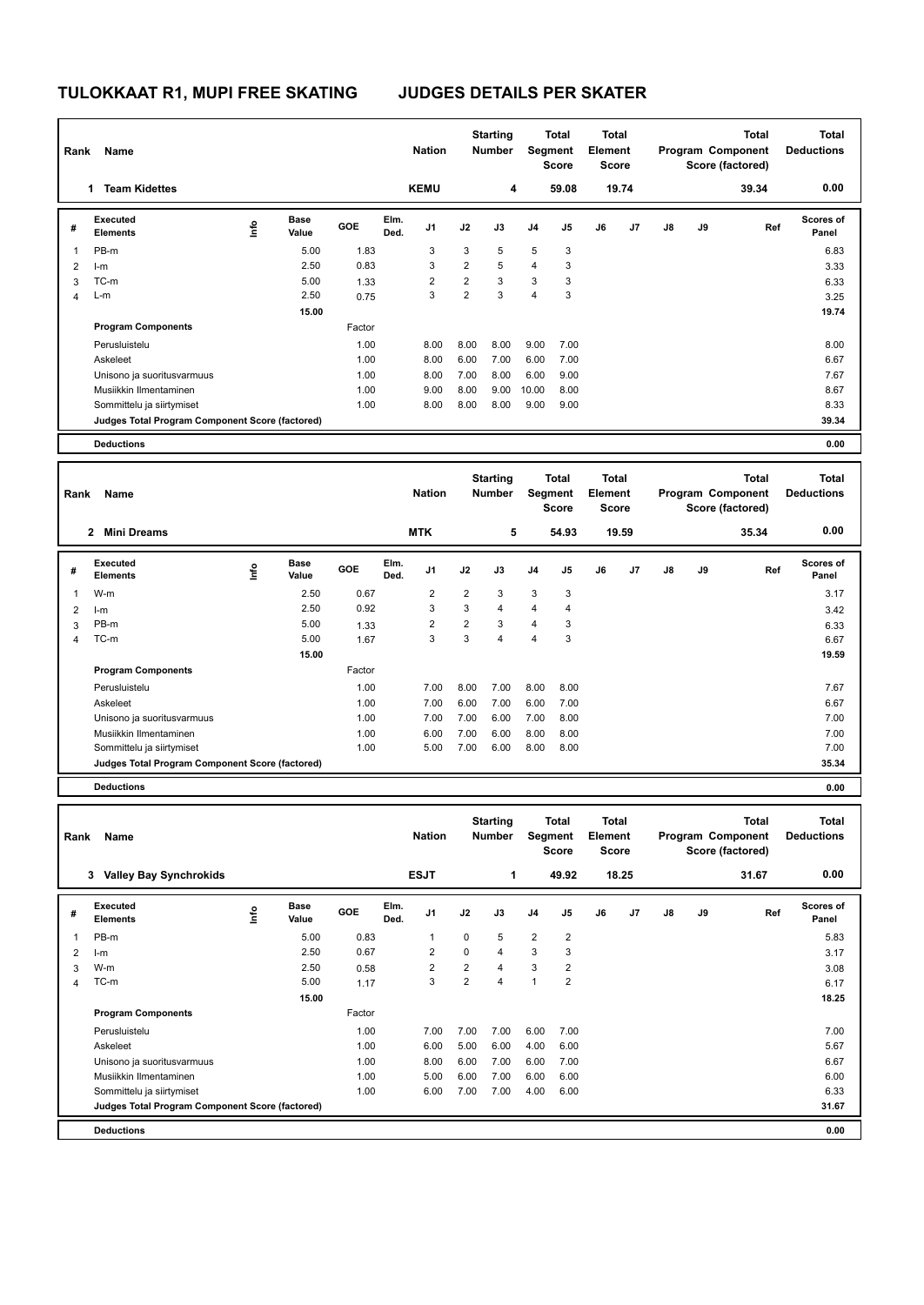| Rank           | Name                                            |      |                      |         |              | <b>Nation</b>  |                | <b>Starting</b><br><b>Number</b> |                | <b>Total</b><br>Segment<br><b>Score</b> | <b>Total</b><br><b>Element</b><br>Score |       |    |    | <b>Total</b><br>Program Component<br>Score (factored) | <b>Total</b><br><b>Deductions</b> |
|----------------|-------------------------------------------------|------|----------------------|---------|--------------|----------------|----------------|----------------------------------|----------------|-----------------------------------------|-----------------------------------------|-------|----|----|-------------------------------------------------------|-----------------------------------|
|                | 4 Team Silver Pearl                             |      |                      |         |              | <b>KKJT</b>    |                | 9                                |                | 44.17                                   |                                         | 15.17 |    |    | 29.00                                                 | 0.00                              |
| #              | <b>Executed</b><br><b>Elements</b>              | lnfo | Base<br>Value        | GOE     | Elm.<br>Ded. | J1             | J2             | J3                               | J <sub>4</sub> | J5                                      | J6                                      | J7    | J8 | J9 | Ref                                                   | Scores of<br>Panel                |
| 1              | PB-m                                            |      | 5.00                 | 1.33    |              | $\mathbf{1}$   | 3              | 3                                | $\overline{4}$ | $\overline{2}$                          |                                         |       |    |    |                                                       | 6.33                              |
| 2              | $l-m$                                           |      | 2.50                 | 0.75    |              | 3              | $\mathbf{1}$   | 3                                | 3              | 3                                       |                                         |       |    |    |                                                       | 3.25                              |
| 3              | L-m                                             |      | 2.50                 | 0.42    |              | $\mathbf{1}$   | $\overline{2}$ | $\overline{2}$                   | $\overline{4}$ | $\mathbf{1}$                            |                                         |       |    |    |                                                       | 2.92                              |
| 4              | $C-m$                                           |      | 2.50                 | 0.17    |              | $-1$           | $\overline{2}$ | $\mathbf{1}$                     | 3              | $-1$                                    |                                         |       |    |    |                                                       | 2.67                              |
|                |                                                 |      | 12.50                |         |              |                |                |                                  |                |                                         |                                         |       |    |    |                                                       | 15.17                             |
|                | <b>Program Components</b>                       |      |                      | Factor  |              |                |                |                                  |                |                                         |                                         |       |    |    |                                                       |                                   |
|                | Perusluistelu                                   |      |                      | 1.00    |              | 6.00           | 6.00           | 6.00                             | 7.00           | 5.00                                    |                                         |       |    |    |                                                       | 6.00                              |
|                | Askeleet                                        |      |                      | 1.00    |              | 6.00           | 5.00           | 6.00                             | 6.00           | 4.00                                    |                                         |       |    |    |                                                       | 5.67                              |
|                | Unisono ja suoritusvarmuus                      |      |                      | 1.00    |              | 6.00           | 6.00           | 6.00                             | 6.00           | 6.00                                    |                                         |       |    |    |                                                       | 6.00                              |
|                | Musiikkin Ilmentaminen                          |      |                      | 1.00    |              | 4.00           | 6.00           | 5.00                             | 6.00           | 5.00                                    |                                         |       |    |    |                                                       | 5.33                              |
|                | Sommittelu ja siirtymiset                       |      |                      | 1.00    |              | 6.00           | 6.00           | 5.00                             | 7.00           | 6.00                                    |                                         |       |    |    |                                                       | 6.00                              |
|                | Judges Total Program Component Score (factored) |      |                      |         |              |                |                |                                  |                |                                         |                                         |       |    |    |                                                       | 29.00                             |
|                | <b>Deductions</b>                               |      |                      |         |              |                |                |                                  |                |                                         |                                         |       |    |    |                                                       | 0.00                              |
|                |                                                 |      |                      |         |              |                |                |                                  |                |                                         |                                         |       |    |    |                                                       |                                   |
| Rank           | Name                                            |      |                      |         |              | <b>Nation</b>  |                | <b>Starting</b><br><b>Number</b> |                | <b>Total</b><br>Segment                 | <b>Total</b><br><b>Element</b>          |       |    |    | <b>Total</b><br>Program Component                     | <b>Total</b><br><b>Deductions</b> |
|                |                                                 |      |                      |         |              |                |                |                                  |                | <b>Score</b>                            | Score                                   |       |    |    | Score (factored)                                      |                                   |
|                | 5 Les Christalles                               |      |                      |         |              | <b>JOKA</b>    |                | 7                                |                | 40.66                                   |                                         | 14.49 |    |    | 26.67                                                 | $-0.50$                           |
| #              | <b>Executed</b><br><b>Elements</b>              | Info | <b>Base</b><br>Value | GOE     | Elm.<br>Ded. | J1             | J2             | J3                               | J4             | J5                                      | J6                                      | J7    | J8 | J9 | Ref                                                   | <b>Scores of</b><br>Panel         |
| 1              | $l-m$                                           |      | 2.50                 | 0.50    |              | 0              | $\mathbf{1}$   | 3                                | 3              | $\overline{2}$                          |                                         |       |    |    |                                                       | 3.00                              |
| 2              | $C-m$                                           |      | 2.50                 | 0.08    |              | 0              | $\pmb{0}$      | $\mathbf{1}$                     | 3              | $\mathbf 0$                             |                                         |       |    |    |                                                       | 2.58                              |
| 3              | L-m                                             |      | 2.50                 | 0.58    |              | 2              | $\overline{2}$ | 4                                | 3              | 0                                       |                                         |       |    |    |                                                       | 3.08                              |
| $\overline{4}$ | PB-m                                            |      | 5.00                 | 0.83    |              | 1              | $\overline{2}$ | 2                                | 3              | $\mathbf{1}$                            |                                         |       |    |    |                                                       | 5.83                              |
|                |                                                 |      | 12.50                |         |              |                |                |                                  |                |                                         |                                         |       |    |    |                                                       | 14.49                             |
|                | <b>Program Components</b>                       |      |                      | Factor  |              |                |                |                                  |                |                                         |                                         |       |    |    |                                                       |                                   |
|                | Perusluistelu                                   |      |                      | 1.00    |              | 5.00           | 5.00           | 5.00                             | 5.00           | 5.00                                    |                                         |       |    |    |                                                       | 5.00                              |
|                | Askeleet                                        |      |                      | 1.00    |              | 5.00           | 4.00           | 6.00                             | 5.00           | 5.00                                    |                                         |       |    |    |                                                       | 5.00                              |
|                | Unisono ja suoritusvarmuus                      |      |                      | 1.00    |              | 6.00           | 5.00           | 6.00                             | 5.00           | 6.00                                    |                                         |       |    |    |                                                       | 5.67                              |
|                | Musiikkin Ilmentaminen                          |      |                      | 1.00    |              | 5.00           | 5.00           | 5.00                             | 6.00           | 5.00                                    |                                         |       |    |    |                                                       | 5.00                              |
|                | Sommittelu ja siirtymiset                       |      |                      | 1.00    |              | 6.00           | 6.00           | 6.00                             | 6.00           | 5.00                                    |                                         |       |    |    |                                                       | 6.00                              |
|                | Judges Total Program Component Score (factored) |      |                      |         |              |                |                |                                  |                |                                         |                                         |       |    |    |                                                       | 26.67                             |
|                | <b>Deductions</b>                               |      | Kaatumiset:          | $-0.50$ |              |                |                |                                  |                |                                         |                                         |       |    |    |                                                       | $-0.50$                           |
|                |                                                 |      |                      |         |              |                |                |                                  |                |                                         |                                         |       |    |    |                                                       |                                   |
|                | Rank Name                                       |      |                      |         |              | <b>Nation</b>  |                | <b>Starting</b><br>Number        |                | Total<br>Segment<br>Score               | <b>Total</b><br>Element<br><b>Score</b> |       |    |    | Total<br>Program Component<br>Score (factored)        | <b>Total</b><br><b>Deductions</b> |
|                | 6 Little Dreams                                 |      |                      |         |              | <b>MTK</b>     |                | 8                                |                | 38.25                                   |                                         | 13.92 |    |    | 24.33                                                 | 0.00                              |
| #              | Executed                                        | Life | Base<br>Value        | GOE     | Elm.<br>Ded. | J1             | J2             | J3                               | J4             | J5                                      | J6                                      | J7    | J8 | J9 | Ref                                                   | Scores of                         |
|                | <b>Elements</b>                                 |      |                      |         |              |                |                |                                  |                |                                         |                                         |       |    |    |                                                       | Panel                             |
| 1              | L-m                                             |      | 2.50                 | 0.25    |              | 0              | $\mathbf{1}$   | 2                                | 3              | $-1$                                    |                                         |       |    |    |                                                       | 2.75                              |
| $\overline{2}$ | $C-m$                                           |      | 2.50                 | 0.25    |              | 1              | 0              | 2                                | 3              | $\mathbf 0$                             |                                         |       |    |    |                                                       | 2.75                              |
| 3              | PB-m                                            |      | 5.00                 | 0.67    |              | $\overline{2}$ | $\mathbf{1}$   | 1                                | $\overline{2}$ | $-1$                                    |                                         |       |    |    |                                                       | 5.67                              |
| $\overline{4}$ | $l-m$                                           |      | 2.50                 | 0.25    |              | $\mathbf{1}$   | $-1$           | $\mathbf{1}$                     | $\overline{2}$ | $\mathbf{1}$                            |                                         |       |    |    |                                                       | 2.75                              |
|                |                                                 |      | 12.50                |         |              |                |                |                                  |                |                                         |                                         |       |    |    |                                                       | 13.92                             |
|                | <b>Program Components</b>                       |      |                      | Factor  |              |                |                |                                  |                |                                         |                                         |       |    |    |                                                       |                                   |
|                | Perusluistelu                                   |      |                      | 1.00    |              | 5.00           | 5.00           | 4.00                             | 5.00           | 3.00                                    |                                         |       |    |    |                                                       | 4.67                              |
|                | Askeleet                                        |      |                      | 1.00    |              | 4.00           | 4.00           | 4.00                             | 4.00           | 2.00                                    |                                         |       |    |    |                                                       | 4.00                              |
|                | Unisono ja suoritusvarmuus                      |      |                      | 1.00    |              | 6.00           | 5.00           | 4.00                             | 5.00           | 5.00                                    |                                         |       |    |    |                                                       | 5.00                              |
|                | Musiikkin Ilmentaminen                          |      |                      | 1.00    |              | 5.00           | 5.00           | 5.00                             | 7.00           | 6.00                                    |                                         |       |    |    |                                                       | 5.33                              |
|                | Sommittelu ja siirtymiset                       |      |                      | 1.00    |              | 6.00           | 5.00           | 4.00                             | 6.00           | 5.00                                    |                                         |       |    |    |                                                       | 5.33                              |
|                | Judges Total Program Component Score (factored) |      |                      |         |              |                |                |                                  |                |                                         |                                         |       |    |    |                                                       | 24.33                             |
|                | <b>Deductions</b>                               |      |                      |         |              |                |                |                                  |                |                                         |                                         |       |    |    |                                                       | 0.00                              |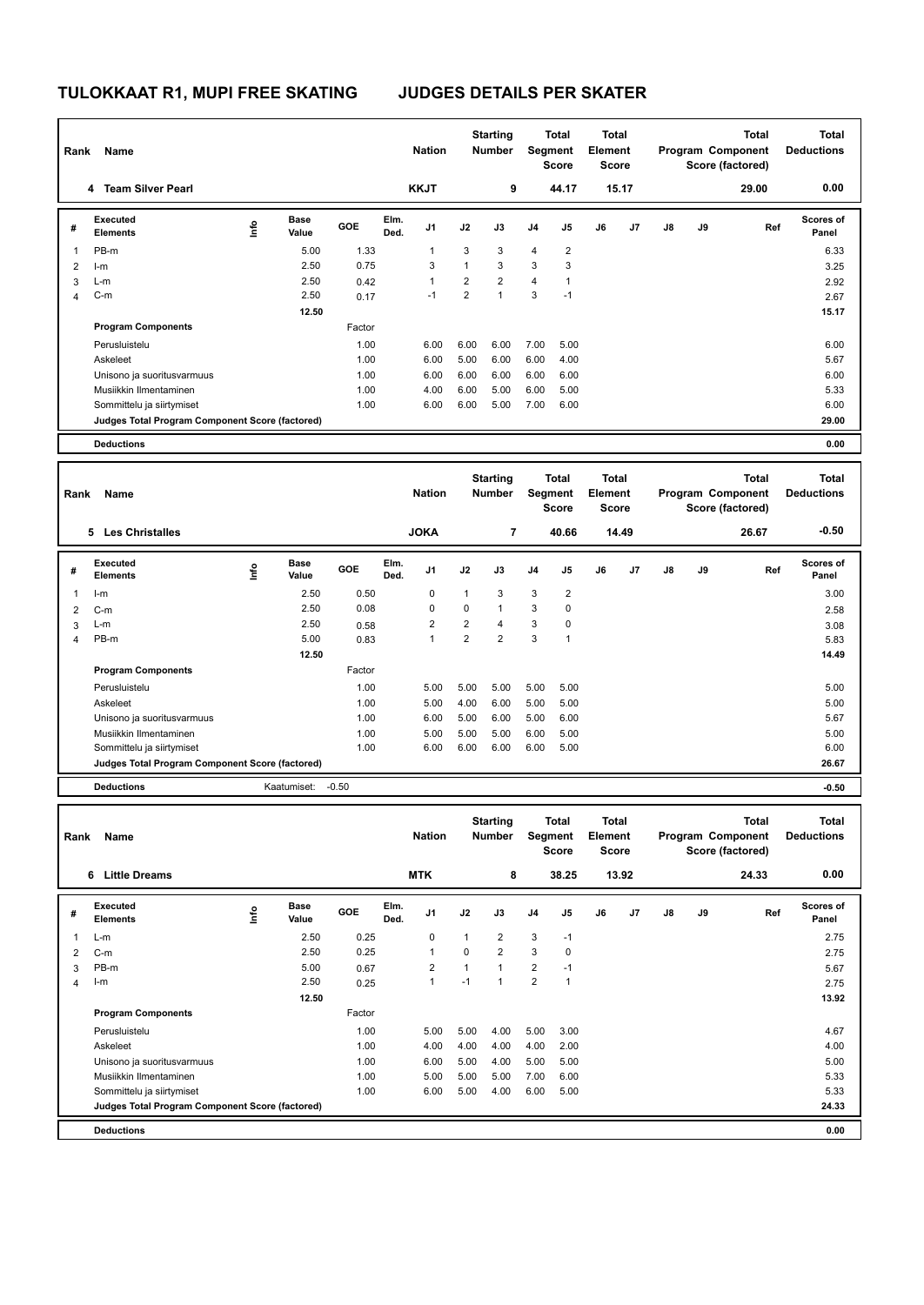| Rank           | Name                                                                 |      |                      |         |              | <b>Nation</b>  |              | <b>Starting</b><br><b>Number</b> |                | Total<br>Segment<br><b>Score</b> | <b>Total</b><br>Element<br><b>Score</b> |       |    |    | <b>Total</b><br>Program Component<br>Score (factored) | <b>Total</b><br><b>Deductions</b> |  |
|----------------|----------------------------------------------------------------------|------|----------------------|---------|--------------|----------------|--------------|----------------------------------|----------------|----------------------------------|-----------------------------------------|-------|----|----|-------------------------------------------------------|-----------------------------------|--|
|                | 7 Safiirit                                                           |      |                      |         |              | <b>KTK</b>     |              | $\mathbf 2$                      |                | 33.00                            |                                         | 10.83 |    |    | 22.67                                                 | $-0.50$                           |  |
| #              | <b>Executed</b><br><b>Elements</b>                                   | ١mfo | <b>Base</b><br>Value | GOE     | Elm.<br>Ded. | J1             | J2           | J3                               | J <sub>4</sub> | J5                               | J6                                      | J7    | J8 | J9 | Ref                                                   | <b>Scores of</b><br>Panel         |  |
| 1              | $l-m$                                                                |      | 2.50                 | 0.50    |              | $\overline{2}$ | $\mathbf{1}$ | 4                                | $\overline{2}$ | $\overline{2}$                   |                                         |       |    |    |                                                       | 3.00                              |  |
| $\overline{2}$ | B-m                                                                  |      | 2.50                 | $-0.17$ |              | $-1$           | $-1$         | 2                                | $\mathbf 0$    | $-1$                             |                                         |       |    |    |                                                       | 2.33                              |  |
| 3              | $L-m$                                                                |      | 2.50                 | 0.25    |              | $\mathbf 0$    | $\mathbf{1}$ | $\overline{2}$                   | $\overline{2}$ | $-1$                             |                                         |       |    |    |                                                       | 2.75                              |  |
| 4              | $C-m$                                                                |      | 2.50                 | 0.25    |              | $\overline{2}$ | $\mathbf{1}$ | 4                                | $\mathbf 0$    | $-1$                             |                                         |       |    |    |                                                       | 2.75                              |  |
|                |                                                                      |      | 10.00                |         |              |                |              |                                  |                |                                  |                                         |       |    |    |                                                       | 10.83                             |  |
|                | <b>Program Components</b>                                            |      |                      | Factor  |              |                |              |                                  |                |                                  |                                         |       |    |    |                                                       |                                   |  |
|                | Perusluistelu                                                        |      |                      | 1.00    |              | 4.00           | 5.00         | 5.00                             | 4.00           | 4.00                             |                                         |       |    |    |                                                       | 4.33                              |  |
|                | Askeleet                                                             |      |                      | 1.00    |              | 4.00           | 4.00         | 4.00                             | 2.00           | 3.00                             |                                         |       |    |    |                                                       | 3.67                              |  |
|                | Unisono ja suoritusvarmuus                                           |      |                      | 1.00    |              | 5.00           | 5.00         | 5.00                             | 4.00           | 5.00                             |                                         |       |    |    |                                                       | 5.00                              |  |
|                | Musiikkin Ilmentaminen                                               |      |                      | 1.00    |              | 6.00           | 5.00         | 5.00                             | 4.00           | 4.00                             |                                         |       |    |    |                                                       | 4.67                              |  |
|                | Sommittelu ja siirtymiset                                            |      |                      | 1.00    |              | 5.00           | 5.00         | 5.00                             | 4.00           | 5.00                             |                                         |       |    |    |                                                       | 5.00                              |  |
|                | Judges Total Program Component Score (factored)<br><b>Deductions</b> |      | Kaatumiset:          | $-0.50$ |              |                |              |                                  |                |                                  |                                         |       |    |    |                                                       | 22.67<br>$-0.50$                  |  |
|                |                                                                      |      |                      |         |              |                |              |                                  |                |                                  |                                         |       |    |    |                                                       |                                   |  |
|                |                                                                      |      |                      |         |              |                |              | <b>Starting</b>                  |                | Total                            | <b>Total</b>                            |       |    |    | <b>Total</b>                                          | <b>Total</b>                      |  |
| Rank           | Name                                                                 |      |                      |         |              | <b>Nation</b>  |              | <b>Number</b>                    |                | Segment<br><b>Score</b>          | <b>Element</b><br><b>Score</b>          |       |    |    | Program Component<br>Score (factored)                 | <b>Deductions</b>                 |  |
|                | 8 RiverStars                                                         |      |                      |         |              | <b>SEITL</b>   |              | 11                               |                | 31.67                            |                                         | 12.34 |    |    | 19.33                                                 | 0.00                              |  |
|                | <b>Executed</b>                                                      |      | Base                 |         | Elm.         |                |              |                                  |                |                                  |                                         |       |    |    |                                                       | Scores of                         |  |
| #              | <b>Elements</b>                                                      | ١nf٥ | Value                | GOE     | Ded.         | J1             | J2           | J3                               | J <sub>4</sub> | J5                               | J6                                      | J7    | J8 | J9 | Ref                                                   | Panel                             |  |
| 1              | W-m                                                                  |      | 2.50                 | 0.00    |              | 0              | $-1$         | $\mathbf{1}$                     | $\mathbf{1}$   | -2                               |                                         |       |    |    |                                                       | 2.50                              |  |
| $\overline{2}$ | PB-m                                                                 |      | 5.00                 | $-0.33$ |              | -3             | $-2$         | $\mathbf{1}$                     | $\mathbf{1}$   | $-1$                             |                                         |       |    |    |                                                       | 4.67                              |  |
| 3              | $C-m$                                                                |      | 2.50                 | $-0.08$ |              | $-1$           | 0            | 0                                | 0              | $-1$                             |                                         |       |    |    |                                                       | 2.42                              |  |
| 4              | $l-m$                                                                |      | 2.50                 | 0.25    |              | $\mathbf{1}$   | 0            | $\overline{2}$                   | 2              | $\mathbf 0$                      |                                         |       |    |    |                                                       | 2.75                              |  |
|                |                                                                      |      | 12.50                |         |              |                |              |                                  |                |                                  |                                         |       |    |    |                                                       | 12.34                             |  |
|                | <b>Program Components</b>                                            |      |                      | Factor  |              |                |              |                                  |                |                                  |                                         |       |    |    |                                                       |                                   |  |
|                | Perusluistelu                                                        |      |                      | 1.00    |              | 5.00           | 3.00         | 3.00                             | 4.00           | 3.00                             |                                         |       |    |    |                                                       | 3.33                              |  |
|                | Askeleet                                                             |      |                      | 1.00    |              | 4.00           | 2.00         | 2.00                             | 4.00           | 3.00                             |                                         |       |    |    |                                                       | 3.00                              |  |
|                | Unisono ja suoritusvarmuus                                           |      |                      | 1.00    |              | 5.00           | 3.00         | 3.00                             | 5.00           | 4.00                             |                                         |       |    |    |                                                       | 4.00                              |  |
|                | Musiikkin Ilmentaminen                                               |      |                      | 1.00    |              | 4.00           | 4.00         | 3.00                             | 5.00           | 5.00                             |                                         |       |    |    |                                                       | 4.33                              |  |
|                | Sommittelu ja siirtymiset                                            |      |                      | 1.00    |              | 5.00           | 4.00         | 3.00                             | 5.00           | 5.00                             |                                         |       |    |    |                                                       | 4.67                              |  |
|                | Judges Total Program Component Score (factored)                      |      |                      |         |              |                |              |                                  |                |                                  |                                         |       |    |    |                                                       | 19.33                             |  |
|                | <b>Deductions</b>                                                    |      |                      |         |              |                |              |                                  |                |                                  |                                         |       |    |    |                                                       | 0.00                              |  |
|                |                                                                      |      |                      |         |              |                |              |                                  |                |                                  |                                         |       |    |    |                                                       |                                   |  |
|                | Name                                                                 |      |                      |         |              | <b>Nation</b>  |              | <b>Starting</b><br>Number        |                | Total<br>Segment                 | Total<br>Element                        |       |    |    | Total<br>Program Component                            | Total<br><b>Deductions</b>        |  |
| Rank           |                                                                      |      |                      |         |              |                |              |                                  |                | <b>Score</b>                     | <b>Score</b>                            |       |    |    | Score (factored)                                      |                                   |  |
|                |                                                                      |      |                      |         |              | <b>SALPA</b>   |              | 10                               |                | 27.75                            |                                         | 11.75 |    |    |                                                       | $-1.00$                           |  |
|                | 9 Team Minium                                                        |      |                      |         |              |                |              |                                  |                |                                  |                                         |       |    |    | 17.00                                                 |                                   |  |
| #              | <b>Executed</b><br><b>Elements</b>                                   | lnfo | Base<br>Value        | GOE     | Elm.<br>Ded. | J1             | J2           | J3                               | J4             | J5                               | J6                                      | J7    | J8 | J9 | Ref                                                   | Scores of<br>Panel                |  |
| 1              | PB-m                                                                 |      | 5.00                 | 0.00    |              | 0              | $-1$         | 1                                | $\mathbf{1}$   | $-2$                             |                                         |       |    |    |                                                       | 5.00                              |  |
| $\overline{2}$ | C-m                                                                  |      | 2.50                 | $-0.25$ |              | $-1$           | $-1$         | 0                                | $-1$           | -3                               |                                         |       |    |    |                                                       | 2.25                              |  |
| 3              | $l-m$                                                                |      | 2.50                 | $-0.67$ |              | -3             | $-2$         | 0                                | $-4$           | -3                               |                                         |       |    |    |                                                       | 1.83                              |  |
| 4              | W-m                                                                  |      | 2.50                 | 0.17    |              | 0              | $\mathbf{1}$ | $\mathbf{1}$                     | $\mathbf{1}$   | $-2$                             |                                         |       |    |    |                                                       | 2.67                              |  |
|                |                                                                      |      | 12.50                |         |              |                |              |                                  |                |                                  |                                         |       |    |    |                                                       | 11.75                             |  |
|                | <b>Program Components</b>                                            |      |                      | Factor  |              |                |              |                                  |                |                                  |                                         |       |    |    |                                                       |                                   |  |
|                | Perusluistelu                                                        |      |                      | 1.00    |              | 3.00           | 4.00         | 2.00                             | 2.00           | 4.00                             |                                         |       |    |    |                                                       | 3.00                              |  |
|                | Askeleet                                                             |      |                      | 1.00    |              | 3.00           | 4.00         | 3.00                             | 2.00           | 3.00                             |                                         |       |    |    |                                                       | 3.00                              |  |
|                | Unisono ja suoritusvarmuus                                           |      |                      | 1.00    |              | 4.00           | 3.00         | 2.00                             | 3.00           | 3.00                             |                                         |       |    |    |                                                       | 3.00                              |  |
|                | Musiikkin Ilmentaminen                                               |      |                      | 1.00    |              | 6.00           | 4.00         | 3.00                             | 4.00           | 4.00                             |                                         |       |    |    |                                                       | 4.00                              |  |
|                | Sommittelu ja siirtymiset                                            |      |                      | 1.00    |              | 5.00           | 4.00         | 3.00                             | 4.00           | 4.00                             |                                         |       |    |    |                                                       | 4.00                              |  |
|                | Judges Total Program Component Score (factored)                      |      |                      |         |              |                |              |                                  |                |                                  |                                         |       |    |    |                                                       | 17.00                             |  |
|                | <b>Deductions</b>                                                    |      | Kaatumiset: - 1.00   |         |              |                |              |                                  |                |                                  |                                         |       |    |    |                                                       | $-1.00$                           |  |